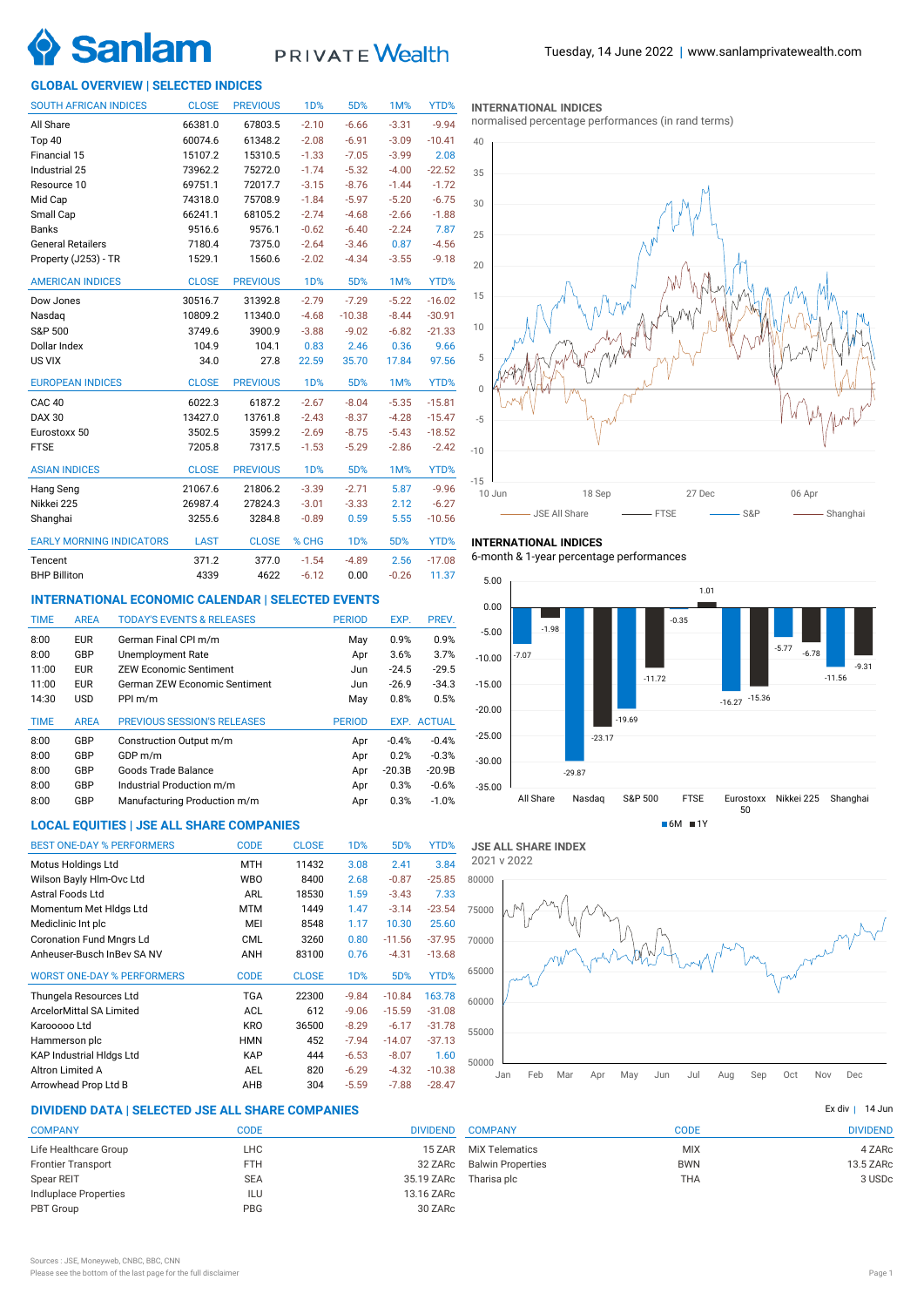| <b>COMPANY</b>               | <b>CLOSE</b> | <b>PREVIOUS</b> | <b>1D%</b> | 5D%      | 1M%      | YTD%     |
|------------------------------|--------------|-----------------|------------|----------|----------|----------|
| Absa Group                   | 16006        | 16129           | $-0.76$    | $-8.09$  | $-4.42$  | 4.92     |
| Anglo                        | 68711        | 70900           | $-3.09$    | $-10.68$ | 5.71     | 5.43     |
| Angloplat                    | 144278       | 148654          | $-2.94$    | $-10.49$ | $-12.47$ | $-20.59$ |
| Anglo Gold Ashanti           | 25954        | 26760           | $-3.01$    | $-3.76$  | $-6.27$  | $-21.04$ |
| Anheuser-Busch Inbev         | 83100        | 82476           | 0.76       | $-4.31$  | $-7.27$  | $-13.68$ |
| <b>Bhp Group Plc</b>         | 48534        | 49875           | $-2.69$    | $-5.80$  | $-5.43$  | 2.31     |
| <b>Bid Corp</b>              | 31505        | 32000           | $-1.55$    | $-4.91$  | $-4.59$  | $-3.49$  |
| British American Tobacco Plo | 67878        | 68197           | $-0.47$    | $-0.85$  | 0.31     | 15.85    |
| Compagnie Financiere         | 16384        | 16714           | $-1.97$    | $-8.31$  | $-4.90$  | $-32.12$ |
| Capitec                      | 204521       | 206126          | $-0.78$    | $-4.46$  | $-3.53$  | 0.27     |
| Discovery                    | 13085        | 13409           | $-2.42$    | $-6.47$  | $-6.11$  | $-8.86$  |
| Firstrand                    | 6520         | 6563            | $-0.66$    | $-7.39$  | $-2.77$  | 7.24     |
| Goldfields                   | 15148        | 15650           | $-3.21$    | 4.61     | $-18.07$ | $-13.01$ |
| Glencore Plc                 | 9436         | 9926            | $-4.94$    | $-9.72$  | 3.40     | 16.28    |
| Implats                      | 17102        | 17908           | $-4.50$    | $-14.95$ | $-13.87$ | $-23.99$ |
| Kumba Iron Ore               | 55813        | 55827           | $-0.03$    | $-6.31$  | 18.27    | 21.31    |
| Mondi Plc                    | 28182        | 28800           | $-2.15$    | $-6.28$  | $-8.35$  | $-28.68$ |
| Mtn Group                    | 14325        | 14654           | $-2.25$    | $-9.55$  | $-16.11$ | $-16.09$ |
| Naspers -N                   | 174036       | 177316          | $-1.85$    | 0.93     | 8.47     | $-29.60$ |
| Prosus Nv                    | 80414        | 82429           | $-2.44$    | $-0.92$  | 9.47     | $-38.60$ |
| Stanbank                     | 15552        | 15558           | $-0.04$    | $-6.45$  | $-3.81$  | 11.08    |
| Shoprite                     | 20998        | 20928           | 0.33       | $-0.90$  | $-6.13$  | 0.53     |
| Sanlam                       | 5523         | 5768            | $-4.25$    | $-13.45$ | $-11.08$ | $-6.96$  |
| Sasol                        | 40220        | 41167           | $-2.30$    | $-6.56$  | 1.69     | 55.29    |
| Sibanye Stillwater           | 4351         | 4515            | $-3.63$    | $-10.08$ | $-6.47$  | $-11.38$ |
| Vodacom Group                | 13345        | 13584           | $-1.76$    | $-6.94$  | $-8.72$  | $-0.87$  |

### **LOCAL INDICES**

1-year & 3-year percentage performances



 $1Y = 3Y$ 

# **EXPECTED COMPANY REPORTING SCHEDULE**

| <b>COMPANY</b> | <b>CODE</b> | <b>RELEASE</b> | <b>DATE</b> |
|----------------|-------------|----------------|-------------|
| Telkom SA SOC  | <b>TKG</b>  | Final          | 14 Jun      |
| Omnia Holdings | <b>OMN</b>  | Final          | 20 Jun      |
| <b>Naspers</b> | <b>NPN</b>  | Final          | 21 Jun      |
| <b>PPC</b>     | <b>PPC</b>  | Final          | 21 Jun      |
| RMB Holdings   | <b>RMH</b>  | Final          | 22 Jun      |

# **BANK AND OTHER SELECTED PREFERENCE SHARES**

| <b>COMPANY</b>          | <b>CODE</b> | <b>CLOSE</b> | <b>CLEAN YIELD</b> | <b>APPROX, NXT, LDT</b> |
|-------------------------|-------------|--------------|--------------------|-------------------------|
| <b>Invested Limited</b> | <b>INPR</b> | 9596         | 6.90               | 08 Jun '23              |
| <b>Standard Bank</b>    | <b>SBPP</b> | 8735         | 7.11               | 07 Sep '22              |
| <b>Firstrand Bank</b>   | <b>FSRP</b> | 9350         | 6.76               | 24 Aug '22              |
| Absa                    | ABSP        | 84106        | 6.88               | 14 Sep '22              |
| Capitec                 | CPIP        | 10500        | 6.33               | 14 Sep '22              |
| Steinhoff               | <b>SHFF</b> | 7801         | 8.87               | 19 Oct '22              |
| Grindrod                | GNDP        | 9000         | 8.76               | 20 Sep '22              |
| Netcare                 | <b>NTCP</b> | 8100         | 8.33               | 02 Nov '22              |
| Discovery               | <b>DSBP</b> | 9507         | 8.76               | 20 Sep '22              |
| Invicta                 | <b>IVTP</b> | 8700         | 10.66              | 22 Jun '22              |
|                         |             |              |                    |                         |

### SELECTED HEADLINES

On the stock market yesterday, the Top-40 index was down 2.08% while the broader All-Share dropped 2.1% as inflation worries triggered a global selloff. On an individual share basis, Thungela Resources shed 9.84%, followed by a 9.06% downtick on ArcelorMittal, to top the All-Share's worst performers list. On the other side of the market, Motus added 3.08%, making it the best performer on the day.



### **SENS ANNOUNCEMENTS**

SELECTED HEADLINES

### **SIRIUS REAL ESTATE LIMITED – Results For The Year**

Entry into the UK market through the acquisition of BizSpace for a cash consideration of £245.0 million based on an enterprise value of £380.0 million representing a net initial yield of 7.1%. Profit before tax of €168.9 million (2021: €163.7 million). Total accounting return of 20.0% (2021: 19.5%). Strong like-for-like annualised rent roll increase of 6.4% (2021: 5.2%) in Germany. Like-for-like annualised rent roll in the UK increased by 7.6% in the Company's 4.5 month period of ownership of BizSpace. Funds from operations ("FFO") grew by 22.5% to €74.6 million (2021: €60.9 million). Like-for-like book value increase of 9.4% (2021: 11.5%) in Germany. Like-for-like book value increase of 10.6% relating to the 4.5 month period of ownership of BizSpace in the UK. Net asset value per share increased by 15.5% to 102.04c (2021: 88.31c) and EPRA NTA per share increased by 16.2% to 107.28c (2021: 92.29c). €201.9 million on balance sheet acquisitions completed or notarised in the year in Germany. Net Loan-to-Value of 41.6% (2021: 31.4%). Average cost of debt of 1.4% (2021: 1.5%). Operating profit increased by 10.3% to €188.2 million (2021: €170.7 million). Basic earnings per share reduced slightly by 4.8% to 13.48c (2021: 14.16c). Headline earnings per share decreased by 5.8% to 5.32c (2021: 5.65c). Dividend in respect of the six-month period ended 31 March 2022 of 2.37c per share declared, resulting in a total dividend for the year of 4.41c (based on 65% of FFO payout), representing an increase of 16.1% on the 3.80c dividend for the year ended 31 March 2021.

# Move | -3.62% Open | 2090c Close | 2078c High | 2151c Low | 2052c

**THUNGELA RESOURCES LIMITED – Chief Financial Officer's Pre-Close and Trading Statement** 7 June 2022 marked a full year since Thungela's listing on the JSE and LSE and we are proud that during this period we have been able to deliver a solid first set of annual financial results. We have also concluded the distribution of our maiden dividend of R2.5 billion to shareholders and distributed R273 million to the SACO Employee and Nkulo Community Partnership Trusts. The Group has seen continued strong earnings and cash generation for the period 1 January 2022 to 31 May 2022 ("year to date"1) driven primarily by the high average Benchmark2 coal price and we are on course to achieve a strong set of results for the six-months ending 30 June 2022. Thungela expects to report robust earnings and cash generation for the six-month period ending 30 June 2022 ("H1 2022"), reflecting its ability to mitigate the impact of the continued inconsistent and poor rail performance by Transnet Freight Rail ("TFR") which has impacted our ability to deliver export equity thermal coal to the seaborne market. Cash flow generation has been robust on the back of strong realised export coal prices. The strong cash generation has resulted in a net cash position of approximately R15.3 billion on 31 May 2022. Tax and royalty payments relating to H1 2022 will be made in June 2022. Earnings per share ("EPS")4 for H1 2022 is expected to be at least R58.00. This represents an increase of R54.87 compared to H1 2021 EPS of R3.13. Headline earnings per share ("HEPS") for H1 2022 is expected to be at least R58.00, an increase of R54.95 compared to H1 2021 HEPS of R3.05.

Move | -9.84% Open | 24340c Close | 22300c High | 24754c Low | 21155c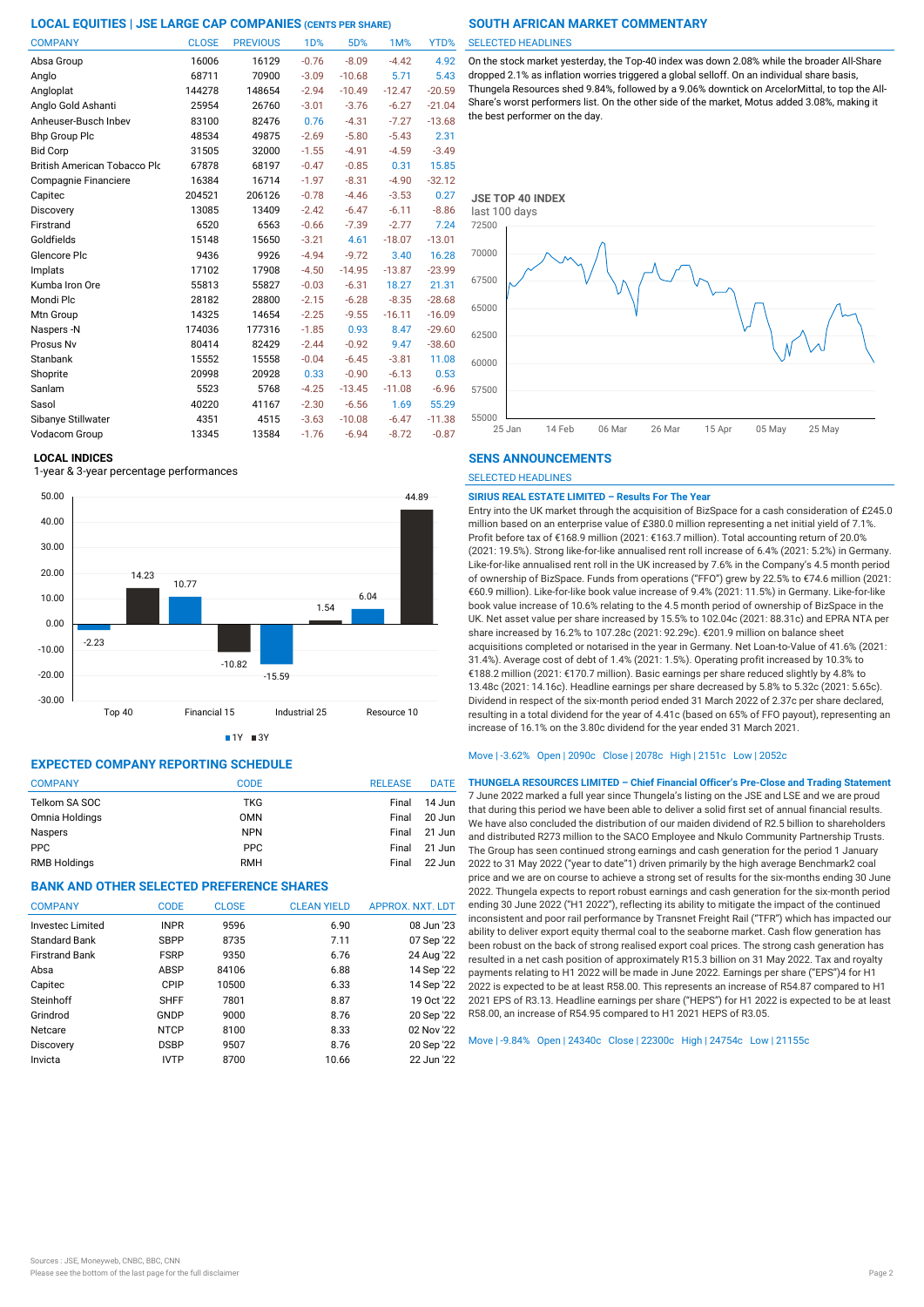**LOCAL EQUITIES | JSE MID CAP COMPANIES (CENTS PER SHARE) LOCAL EQUITIES | JSE SMALL CAP COMPANIES (CENTS PER SHARE)**

| <b>COMPANY</b>         | <b>CODE</b> | <b>CLOSE</b> | <b>PREVIOUS</b> | 1D%     | 1M%      | YTD%     | <b>COMPANY</b>               | <b>CODE</b>      | <b>CLOSE</b> | <b>PREVIOUS</b> | 1 <sub>D</sub> % | 1M%      | YTD%     |
|------------------------|-------------|--------------|-----------------|---------|----------|----------|------------------------------|------------------|--------------|-----------------|------------------|----------|----------|
| Aspen                  | APN         | 13781        | 14029           | $-1.77$ | $-12.61$ | $-38.60$ | Advtech                      | ADH              | 1785         | 1831            | $-2.51$          | 2.18     | 1.54     |
| African Rainbow        | ARI         | 22471        | 23350           | $-3.76$ | $-6.40$  | $-2.82$  | Altron                       | AEL              | 820          | 875             | $-6.29$          | $-3.53$  | $-10.38$ |
| Avi                    | AVI         | 6405         | 6559            | $-2.35$ | $-0.73$  | $-13.33$ | Aeci                         | AFE              | 9862         | 10032           | $-1.69$          | $-2.09$  | $-11.95$ |
| Barworld               | <b>BAW</b>  | 9032         | 9100            | $-0.75$ | $-14.70$ | $-39.93$ | <b>Alexander Forbes</b>      | AFH              | 419          | 425             | $-1.41$          | $-8.52$  | $-6.68$  |
| <b>Bidvest Group</b>   | <b>BVT</b>  | 20946        | 21223           | $-1.31$ | 0.76     | 10.56    | Afrimat                      | AFT              | 5710         | 6000            | $-4.83$          | $-1.64$  | $-0.57$  |
| Capco                  | CCO         | 2923         | 3027            | $-3.44$ | $-8.60$  | $-19.32$ | Arrowhead Prop.              | AHB              | 304          | 322             | $-5.59$          | $-6.17$  | $-28.47$ |
| Clicks Group           | <b>CLS</b>  | 27987        | 27995           | $-0.03$ | $-4.87$  | $-11.30$ | African Rainbow Cap.         | AIL              | 630          | 643             | $-2.02$          | $-4.26$  | $-7.35$  |
| Coronation             | <b>CML</b>  | 3260         | 3234            | 0.80    | $-16.41$ | $-37.95$ | Adcock Ingram                | AIP              | 5429         | 5581            | $-2.72$          | 3.37     | 7.61     |
| Dis-Chem               | <b>DCP</b>  | 3197         | 3241            | $-1.36$ | $-9.25$  | $-9.74$  | Astral                       | ARL              | 18530        | 18240           | 1.59             | 20.64    | 7.33     |
| Distell Group          | <b>DGH</b>  | 17325        | 17350           | $-0.14$ | 0.31     | 2.64     | Attacq                       | <b>ATT</b>       | 595          | 614             | $-3.09$          | $-8.60$  | $-25.53$ |
| Drdgold                | <b>DRD</b>  | 1013         | 1022            | $-0.88$ | $-2.78$  | $-23.26$ | <b>Brait</b>                 | BAT              | 433          | 456             | $-5.04$          | 11.89    | $-4.20$  |
| Exxaro Resources       | <b>EXX</b>  | 20002        | 20190           | $-0.93$ | $-2.62$  | 30.84    | <b>Blue Label Telecoms</b>   | <b>BLU</b>       | 536          | 548             | $-2.19$          | 17.80    | 5.30     |
| Fortress Reit A        | FFA         | 1230         | 1255            | $-1.99$ | 4.24     | $-1.60$  | <b>Bytes Technology</b>      | <b>BYI</b>       | 7935         | 8221            | $-3.48$          | $-7.32$  | $-34.99$ |
| Fortress Reit B        | FFB         | 377          | 391             | $-3.58$ | 1.89     | 16.00    | City Lodge Hotels            | <b>CLH</b>       | 402          | 423             | $-4.96$          | $-10.47$ | $-25.69$ |
| Growthpoint            | GRT         | 1280         | 1307            | $-2.07$ | $-6.43$  | $-16.72$ | Curro                        | COH              | 942          | 973             | $-3.19$          | $-4.46$  | $-24.34$ |
| Harmony Gold           | HAR         | 5051         | 5195            | $-2.77$ | $-9.38$  | $-24.16$ | Cashbuild                    | CSB              | 26257        | 27200           | $-3.47$          | $-4.13$  | 0.61     |
| Investec               | INL         | 9032         | 9100            | $-0.75$ | $-1.05$  | 3.16     | Datatec                      | <b>DTC</b>       | 3680         | 3793            | $-2.98$          | $-8.71$  | $-4.42$  |
| Investec               | <b>INP</b>  | 8905         | 8966            | $-0.68$ | $-0.65$  | 2.72     | Emira                        | <b>EMI</b>       | 923          | 970             | $-4.85$          | $-2.02$  | $-2.84$  |
| Italtile               | <b>ITE</b>  | 1401         | 1464            | $-4.30$ | $-9.90$  | $-16.61$ | Epp N.V                      | <b>EPP</b>       | 1236         | 1236            | 0.00             | 0.00     | 5.19     |
| Libhold                | LBH         | 10422        | 10422           | 0.00    | 0.00     | 10.24    | <b>Equites Property Fund</b> | EQU              | 1790         | 1789            | 0.06             | $-10.50$ | $-22.14$ |
| Life Healthcare        | LHC         | 1773         | 1819            | $-2.53$ | $-11.53$ | $-26.22$ | Famous Brands                | FBR              | 6130         | 6277            | $-2.34$          | $-1.92$  | $-21.57$ |
| Multichoice Group      | <b>MCG</b>  | 12345        | 12799           | $-3.55$ | $-6.47$  | 1.16     | Grindrod                     | GND              | 858          | 875             | $-1.94$          | 30.99    | 73.33    |
| Mediclinic Int.        | MEI         | 8548         | 8449            | 1.17    | 19.97    | 25.60    | Hci                          | HCI              | 15802        | 16513           | $-4.31$          | $-12.69$ | 113.54   |
| Montauk Renewables     | <b>MKR</b>  | 20517        | 21515           | $-4.64$ | 8.27     | 19.28    | Hudaco                       | <b>HDC</b>       | 14991        | 14958           | 0.22             | 6.40     | 13.70    |
| Mr Price Group         | <b>MRP</b>  | 18640        | 18661           | $-0.11$ | $-9.53$  | $-6.57$  | Hammerson Plc                | <b>HMN</b>       | 452          | 491             | $-7.94$          | $-14.72$ | $-37.13$ |
| Momentum               | MTM         | 1449         | 1428            | 1.47    | $-4.29$  | $-23.54$ | Hyprop                       | <b>HYP</b>       | 3520         | 3600            | $-2.22$          | 1.35     | $-5.50$  |
| Ninety One Plc         | N91         | 3878         | 3987            | $-2.73$ | $-19.98$ | $-32.53$ | Investec Australia Prop.     | <b>IAP</b>       | 2090         | 2086            | 0.19             | $-0.99$  | 8.74     |
| Nedbank                | <b>NED</b>  | 21300        | 21576           | $-1.28$ | 2.42     | 21.70    | Investec Prop Fund           | IPF              | 1070         | 1103            | $-2.99$          | $-8.78$  | $-13.71$ |
| Northam Platinum       | <b>NHM</b>  | 16421        | 16685           | $-1.58$ | $-12.36$ | $-21.62$ | Imperial                     | <b>IPL</b>       | 6595         | 6595            | 0.00             | 0.00     | 3.06     |
| Nepi Rockcastle Plc    | <b>NRP</b>  | 9197         | 9310            | $-1.21$ | $-4.37$  | $-13.24$ | Jse                          | <b>JSE</b>       | 10650        | 10740           | $-0.84$          | $-0.68$  | $-4.91$  |
| Netcare                | <b>NTC</b>  | 1498         | 1503            | $-0.33$ | $-1.71$  | $-5.67$  | Kap Industrial               | KAP              | 444          | 475             | $-6.53$          | $-3.69$  | 1.60     |
| Ninety One             | NY1         | 3784         | 3922            | $-3.52$ | $-19.28$ | $-33.04$ | Karooooo                     | <b>KRO</b>       | 36500        | 39799           | $-8.29$          | $-14.12$ | $-31.78$ |
| Old Mutual             | <b>OMU</b>  | 1170         | 1201            | $-2.58$ | $-3.78$  | $-10.69$ | Psg Konsult                  | <b>KST</b>       | 1135         | 1170            | $-2.99$          | $-12.69$ | $-15.55$ |
| Pik N Pay              | <b>PIK</b>  | 5400         | 5402            | $-0.04$ | $-5.87$  | 2.92     | <b>Liberty Two Degrees</b>   | L <sub>2</sub> D | 391          | 413             | $-5.33$          | $-4.63$  | $-17.68$ |
| Pepkor                 | PPH         | 1986         | 2028            | $-2.07$ | $-1.54$  | $-9.27$  | Long4Life                    | L <sub>4</sub> L | 621          | 621             | 0.00             | 0.98     | 6.34     |
| Psg                    | <b>PSG</b>  | 8808         | 8913            | $-1.18$ | $-5.82$  | $-1.30$  | Libstar                      | LBR              | 517          | 520             | $-0.58$          | $-6.00$  | $-22.26$ |
| Quilter Plc            | QLT         | 2109         | 2178            | $-3.17$ | $-14.86$ | $-33.43$ | Lighthouse Capital           | <b>LTE</b>       | 731          | 755             | $-3.18$          | $-11.18$ | $-18.78$ |
| Rbplapts               | <b>RBP</b>  | 14429        | 14651           | $-1.52$ | $-6.30$  | $-7.70$  | Massmart                     | <b>MSM</b>       | 3450         | 3485            | $-1.00$          | $-17.86$ | $-43.14$ |
| Redefine               | <b>RDF</b>  | 373          | 385             | $-3.12$ | $-12.44$ | $-15.23$ | Mas Real Estate Inc          | <b>MSP</b>       | 2000         | 1990            | 0.50             | 1.57     | $-4.90$  |
| Remgro                 | <b>REM</b>  | 13255        | 13650           | $-2.89$ | $-5.08$  | 1.07     | Metair                       | <b>MTA</b>       | 2363         | 2450            | $-3.55$          | $-13.66$ | $-14.07$ |
| Resilient Reit         | <b>RES</b>  | 5275         | 5356            | $-1.51$ | $-7.97$  | $-11.72$ | Motus                        | <b>MTH</b>       | 11432        | 11090           | 3.08             | 2.70     | 3.84     |
| Rand Merchant Inv      | <b>RMI</b>  | 2625         | 2695            | $-2.60$ | $-5.71$  | $-41.89$ | M&R Hold                     | <b>MUR</b>       | 1075         | 1083            | $-0.74$          | 2.58     | $-24.67$ |
| Reinet Investments Sca | <b>RNI</b>  | 27552        | 28500           | $-3.33$ | $-14.66$ | $-3.67$  | Oceana                       | <b>OCE</b>       | 5600         | 5620            | $-0.36$          | 3.70     | 0.83     |
| Sappi                  | <b>SAP</b>  | 5440         | 5564            | $-2.23$ | $-7.81$  | 19.14    | Omnia                        | <b>OMN</b>       | 7596         | 7717            | $-1.57$          | $-10.22$ | 18.67    |
| Santam                 | <b>SNT</b>  | 26537        | 27000           | $-1.71$ | $-5.91$  | $-1.35$  | Pan African Resource         | <b>PAN</b>       | 390          | 400             | $-2.50$          | 2.63     | 1.56     |
| Spar                   | SPP         | 13543        | 13883           | -2.45   | $-16.23$ | $-18.96$ | Raubex                       | RBX              | 3732         | 3902            | $-4.36$          | $-8.30$  | $-6.23$  |
| Sirius Real Estate     | <b>SRE</b>  | 2078         | 2156            | $-3.62$ | $-8.13$  | $-31.49$ | Rhodes Food Pty              | RFG              | 1105         | 1101            | 0.36             | $-12.65$ | $-10.02$ |
| Tigebrands             | <b>TBS</b>  | 13600        | 14001           | $-2.86$ | $-3.40$  | $-24.86$ | Reunert                      | <b>RLO</b>       | 4350         | 4402            | $-1.18$          | 4.12     | $-17.92$ |
| The Foschini Group     | <b>TFG</b>  | 12824        | 13324           | $-3.75$ | $-8.76$  | 3.50     | Sa Corp Real Estate          | SAC              | 192          | 197             | $-2.54$          | $-9.00$  | $-18.30$ |
| Thungela Resources     | <b>TGA</b>  | 22300        | 24733           | $-9.84$ | $-11.71$ | 163.78   | Steinhoff International N.V. | <b>SNH</b>       | 254          | 255             | $-0.39$          | $-1.17$  | $-49.40$ |
| Telkom                 | TKG         | 4023         | 4202            | $-4.26$ | $-16.10$ | $-25.61$ | Super                        | <b>SPG</b>       | 3009         | 3078            | $-2.24$          | 12.07    | $-11.53$ |
| Truworths              | <b>TRU</b>  | 5159         | 5280            | $-2.29$ | $-5.01$  | $-1.26$  | Stor-Age Property Reit       | SSS              | 1340         | 1372            | $-2.33$          | $-6.29$  | $-7.90$  |
| Textainer              | <b>TXT</b>  | 47300        | 48028           | $-1.52$ | $-5.59$  | $-17.74$ | Stenprop                     | STP              | 3595         | 3590            | 0.14             | $-4.49$  | $-16.40$ |
| Woolies                | WHL         | 5158         | 5325            | $-3.14$ | $-9.25$  | $-0.54$  | Sun Int                      | <b>SUI</b>       | 2700         | 2785            | $-3.05$          | 5.10     | $-5.10$  |
|                        |             |              |                 |         |          |          | <b>Transaction Capital</b>   | <b>TCP</b>       | 3907         | 3953            | $-1.16$          | $-10.04$ | $-13.24$ |
|                        |             |              |                 |         |          |          | <b>Tsogo Sun Hotels</b>      | TGO              | 322          | 327             | $-1.53$          | $-1.23$  | $-8.52$  |
|                        |             |              |                 |         |          |          |                              |                  |              |                 |                  |          |          |

# **SOUTH AFRICAN 10-YEAR BOND**



# **10-YEAR BOND YIELD | SELECTED ITEMS (BASIS POINT CHANGE)**

| <b>REGION</b>        | <b>YIELD</b> | 1D% | 1M% | YTD% |
|----------------------|--------------|-----|-----|------|
| <b>United States</b> | 3.35         | -1  | 43  | 186  |
| United Kingdom       | 2.53         | --- | 78  | 182  |
| Germany              | 1.63         | --- | 69  | 188  |
| Japan                | 0.25         | --- |     | 22   |
| South African 10Y    | 10.45        | 25  | 44  | 177  |

Zeder Investments ZED 190 192 -1.04 -5.00 -41.36

Wbhovco WBO 8400 8181 2.68 13.50 -25.85 Vukile VKE 1423 1455 -2.20 13.21

Tsogo Sun Gaming TSG 1178 1230 -4.23 4.06 1.12

# **GLOBAL INTEREST RATES | SELECTED ITEMS**

| <b>CURRENT RATE</b> |
|---------------------|
| 0,50%-1,00%         |
| 1.00%               |
| 0,00%               |
| 4.75%               |
| 8.25%               |
|                     |

15.04<br>-25.85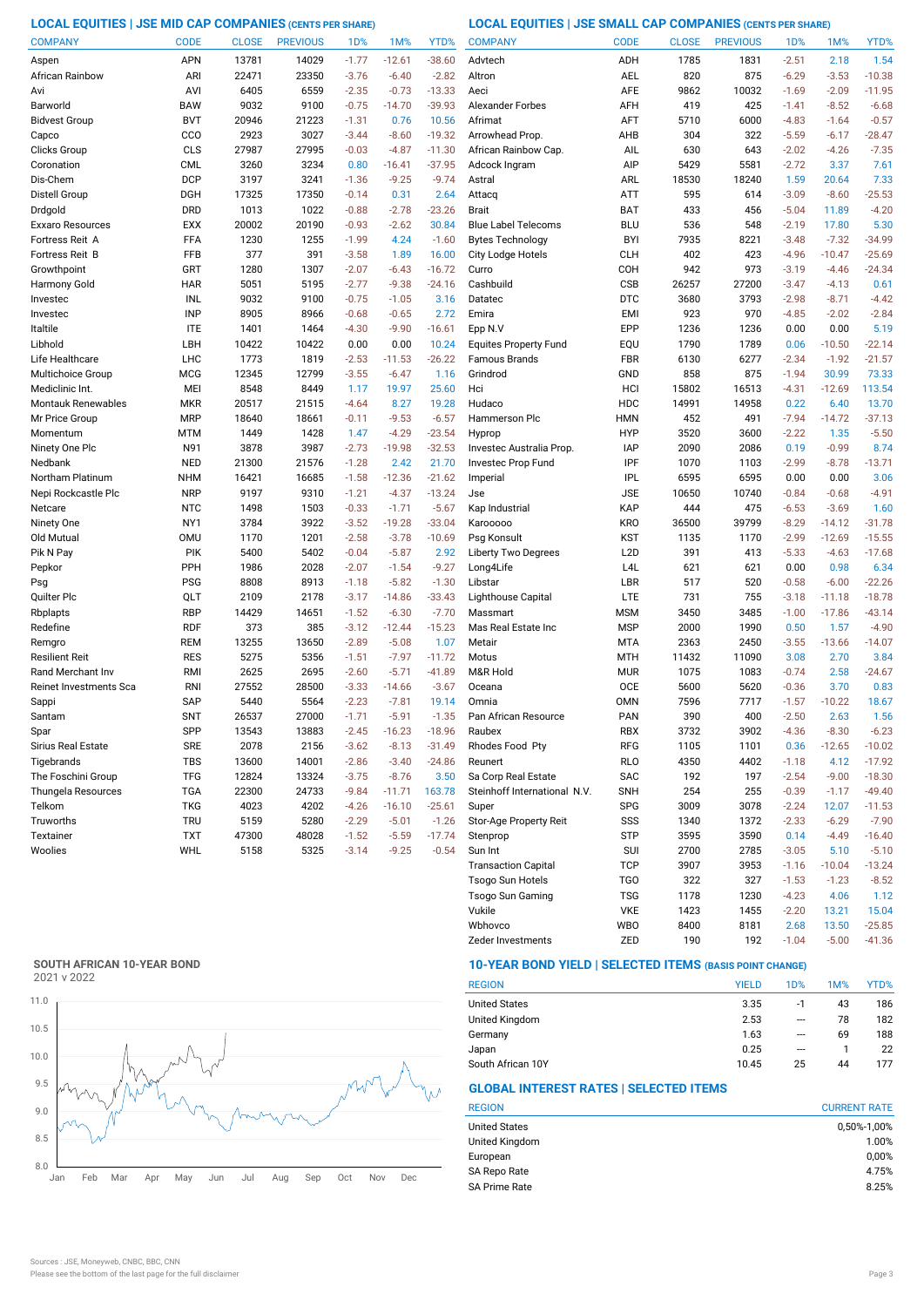**EUROPEAN INDICES**

normalised percentage performances



**AMERICAN INDICES**

normalised percentage performances



### **ASIAN INDICES**

normalised percentage performances



# Sources : JSE, Moneyweb, CNBC, BBC, CNN

# **GLOBAL MARKETS EUROPEAN MARKET COMMENTARY**

### SELECTED HEADLINES

European stocks closed sharply lower on Monday as investor sentiment was dominated by the prospect of forthcoming interest rate hikes. The pan-European Stoxx 600 ended down 2.4%, with travel and leisure stocks dropping around 5.3% to lead losses as all sectors and major bourses slid into negative territory. The U.K. economy unexpectedly contracted by 0.3% monthon-month in April, official data showed on Monday, furthering fears of a slowdown ahead of the Bank of England's latest monetary policy announcement on Thursday.



### **AMERICAN MARKET COMMENTARY**

### SELECTED HEADLINES

The 2022 stock sell-off intensified on Monday with the S&P 500 tumbling to a fresh low for the year and closing in bear market territory as recession fears grew ahead of this week's key Federal Reserve meeting. The S&P 500 fell 3.88% to 3,749.63, marking its lowest level since March 2021. Shares of Boeing, Salesforce and American Express fell 8.7%, 6.9% and 5.2%, respectively, dragging down the Dow as recession fears picked up. Beaten-up tech shares also took a hit with Netflix, Tesla and Nvidia down more than 7% as the Nasdaq touched a fresh 52 week low and its lowest level since November 2020.



### **ASIAN MARKET COMMENTARY**

# SELECTED HEADLINES

Shares in Asia-Pacific fell in early morning trade after the S&P 500 fell overnight and closed in bear market territory. In Hong Kong, the Hang Seng index slipped 1.3% as Hong Kong-listed shares of Alibaba plunged 5.15%. Other Chinese tech stocks also saw sizable losses, with Tencent down 2% and Netease declining 0.43%. Australia's S&P/ASX 200, which returned to trade today following a holiday yesterday, tumbled nearly 5% — one of the worst performers in the region.

| <b>ASIAN INDICES</b>    | <b>CLOSE</b>  | <b>PREVIOUS</b>  | 1 <sub>D</sub> % | 5D%             | 1M%    | YTD%     |
|-------------------------|---------------|------------------|------------------|-----------------|--------|----------|
| Hang Seng               | 21067.6       | 21806.2          | $-3.39$          | $-2.71$         | 5.87   | $-9.96$  |
| Nikkei 225              | 26987.4       | 27824.3          | $-3.01$          | $-3.33$         | 2.12   | $-6.27$  |
| Shanghai                | 3255.6        | 3284.8           | $-0.89$          | 0.59            | 5.55   | $-10.56$ |
| <b>HANG SENG</b>        | <b>NIKKEI</b> |                  |                  | <b>SHANGHAI</b> |        |          |
| 23000                   | 29000         |                  | 3400             |                 |        |          |
| 22000                   | 28000         |                  | 3300             |                 |        |          |
| 21000                   | 27000         |                  | 3200             |                 |        |          |
|                         |               |                  | 3100             |                 |        |          |
| 20000                   | 26000         |                  | 3000             |                 |        |          |
| 19000                   | 25000         |                  | 2900             |                 |        |          |
|                         |               |                  |                  |                 |        |          |
| 18000                   | 24000         |                  | 2800             |                 |        |          |
| 21 Apr 21 May<br>22 Mar | 22 Mar        | 21 Apr<br>21 May |                  | 22 Mar          | 21 Apr | 21 May   |

Please see the bottom of the last page for the full disclaimer Page 3